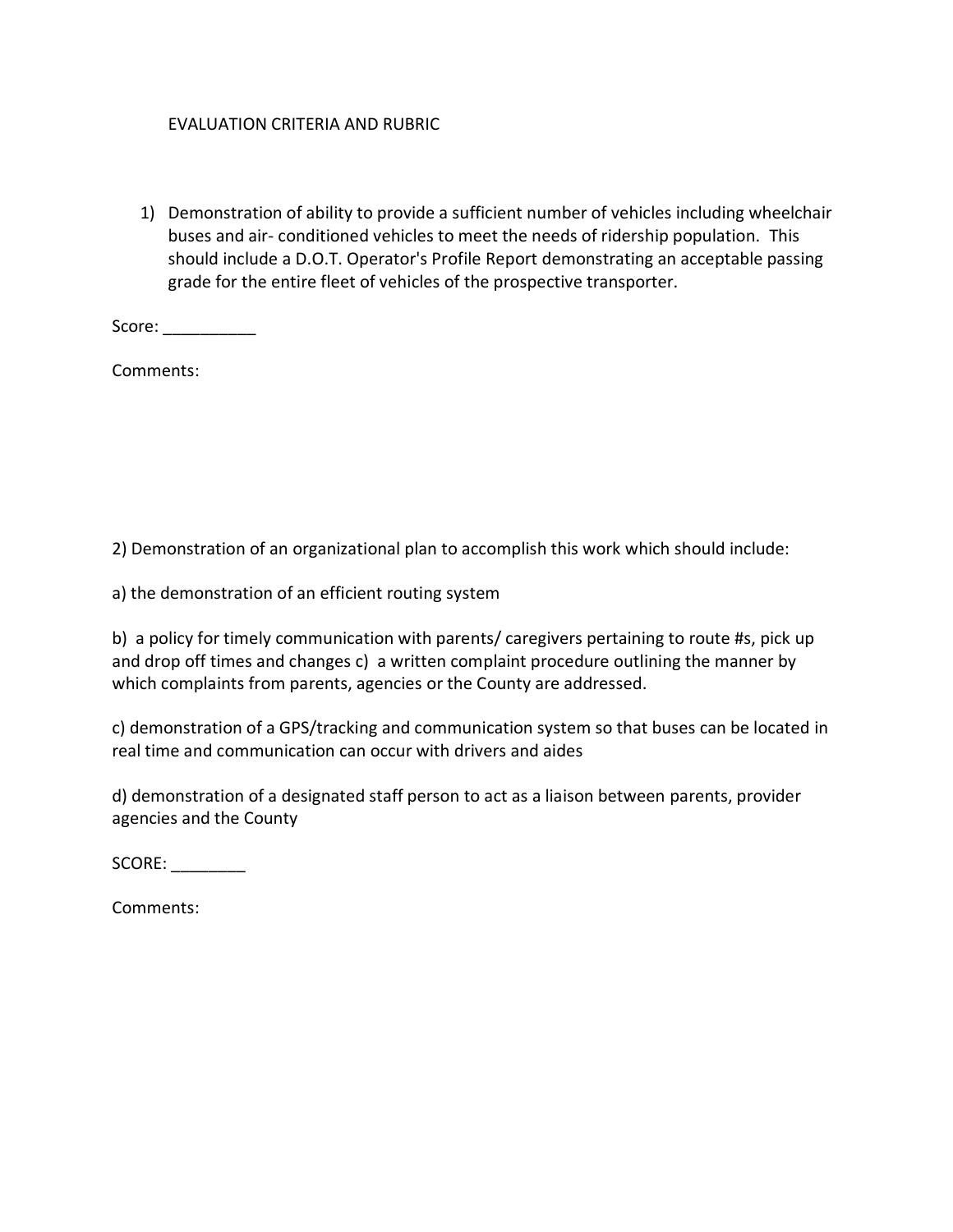3) Demonstration of a minimum of annual staff training that includes, but is not limited to, basic first aid provided by a certified CPR trainer, the special needs of children with developmental delays and their families, basic behavior management strategies, emergency procedures to include an annual simulation exercise, and proper methods of securing equipment and children for safe transport.

SCORE:

Comments:

4) Demonstration of thorough background check for all employees that come in contact with children specifically:

a) all employees must be cleared through the NYS Central Register of Child Abuse and Maltreatment (SCR) and

b) all employees must pass a pre-hire drug screening and

c) transporter will conduct random, periodic drug testing

SCORE:

Comments: